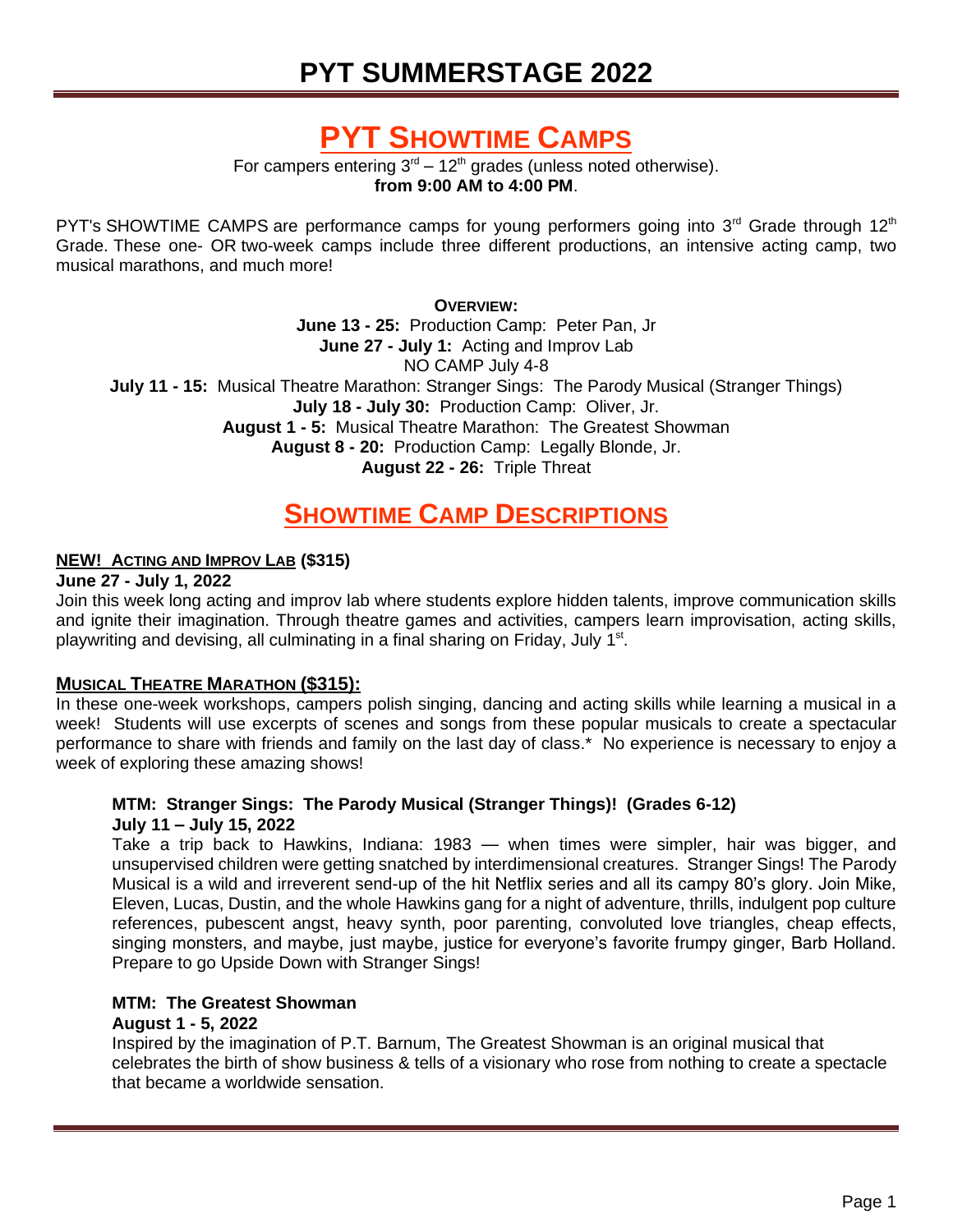# **TRIPLE THREAT (\$315)**

**August 22 - 26, 2022**

Triple Threat gives Campers the opportunity to work on musical numbers from some of the most well-known musicals on Broadway, as well as great songs from the world of musical theatre. Daily classes in acting, singing and dancing will help bring the modern American musical to life. All experience levels are welcome. Campers will create a 'review' using the musical numbers worked on during camp to be shared with friends and family.

# **SHOWTIME PRODUCTION CAMPS (\$615)**

No matter what your experience level, you need to join us for our SHOWTIME! Production Camps this summer. These 2-week camps give young performers an opportunity to rehearse and perform a play or musical with a professional director, choreographer and music director. There are plenty of amazing roles in all our shows, too!

# *Peter Pan, Jr.*

### **June 13 - June 25, 2022**

Broadway's timeless classic musical whisks you away to a place where dreams are born and no one ever grows up! Based on J.M. Barrie's classic tale and featuring an unforgettable score by Morris "Moose" Charlap and Jule Styne with lyrics by Carolyn Leigh and Betty Comden and Adolph Green, *Peter Pan* is one of the most beloved and frequently performed family favorites of all time. This high-flying Tony Award-winning musical has been performed around the world and delighted audiences for 60 years and is now adapted for young performers.

**\*Performances are Friday, June 24 th at 3PM and 7PM, and Saturday, June 25 th at 1PM and 4PM at the Charles A. Brown Historic Ice House.**

### *Oliver, Jr.*

### **July 18 - July 30, 2022**

Consider yourself at home with *Oliver! JR.,* the Broadway Junior version of Lionel Bart's classic musical based on Charles Dickens' novel, *Oliver Twist*. The Tony and Olivier Award-winning show is one of the few musicals to win an Academy Award for Best Picture and is widely hailed as a true theatrical masterpiece by actors and audience members alike.

**\*Performances are Friday, July 29th at 3PM and 7PM, and Saturday, July 30 th at 1PM and 4PM at the Charles A. Brown Historic Ice House.**

#### *Legally Blonde the Musical, Jr.* **(Grades 6-12)**

#### **August 8 - 20, 2022**

*Legally Blonde JR.* follows the transformation of Elle Woods as she tackles stereotypes, snobbery and scandal in pursuit of her dreams. When Elle's boyfriend, Warner, dumps her and heads to Harvard, claiming she's not "serious" enough, Elle takes matters into her own hands, crafting a showy song-and-dance personal essay and charming her way into law school. Befriending classmate, Emmett, and spunky hairdresser, Paulette, along the way, Elle finds that books and looks aren't mutually exclusive. As Elle begins outsmarting her peers, she realizes that law may be her natural calling after all.

# **\*Performances are Friday, August 19 th at 3PM and 7PM, and Saturday, August 20th at 1PM and 4PM at the Charles A. Brown Historic Ice House.**

#### **BEFORE/AFTER CARE**

PYT will offer before and after care for our campers. Before Care will run 8:00 AM – 9:00 AM and after care will run 4:00 PM – 6:00 PM. The cost for Before Care, per week, per child, is \$35; the cost for After Care, per week, per child, is \$70. Register for both and save - cost is \$90. Please call 610-332-1400 to learn more or select "before/after care" on your camp registration form.

*For more information on our new summer camps, a schedule, or to be placed on our mailing list,*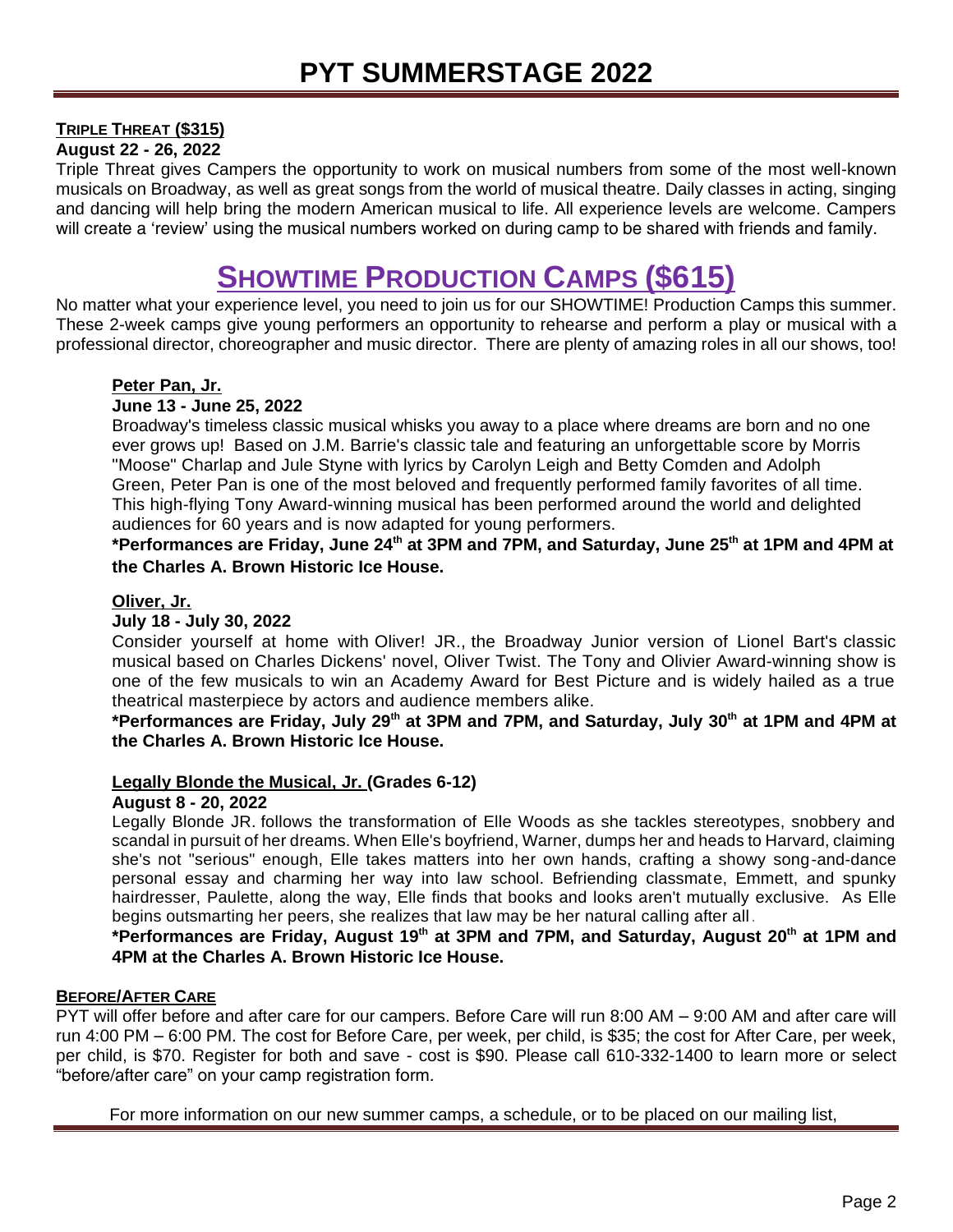# **PYT SUMMERSTAGE 2022**

*call the office at 610-332-1400.*

# **[REGISTER](https://forms.gle/i34FF63EhEpApg538)**

# **PYT ADVENTURE CAMPS**

#### **Age 3 years to 2nd Grade**

The [ADVENTURE CAMP](http://www.123pyt.org/SummerStage/camps.aspx) is an all-day or half-day camp for children age 3 years through  $2<sup>nd</sup>$  Grade. These oneweek camp opportunities are the perfect fit for those campers who want to explore a variety of activities.

Our younger PYT campers have a special camp experience tailored just for them! The full-day (9:00 AM – 4:00PM) or half-day (9:00 AM – 12:15PM), Monday-Friday camp will occur during eleven consecutive weeks and will be a broad-based performing and visual arts experience.

It will feature all of the engaging, creative activities our kids love (acting, singing, movement and visual arts), as well as special performance opportunities, organized games and outdoor playtime, not to mention special guests and projects!

Register for one week, two weeks or any number of weeks up to the full eleven. The adventure is yours!

#### **Adventure Camp Week 1,** *The Very Hungry Caterpillar and Friends*

#### **June 6 - 10**

Explore the wild and wonderful world of Eric Carle, author of such books as *The Grouchy Ladybug, The Very Busy Spider*, *Brown Bear, Brown Bear, What Do You See?* and more!

#### **Adventure Camp Week 2,** *Tale as Old as Time*

#### **June 13 - 17** Experience the magic of classic Disney stories and characters!

# **Adventure Camp Week 3,** *Peter Pan*

#### **June 20 - June 24**

Join Peter, Wendy, Michael and John on a journey to Neverland! Students attending this camp receive a FREE ticket to see our Showtime Camp's Production of Peter Pan, Jr. on Friday, June 24<sup>th</sup> at 3PM.

#### **Adventure Camp Week 4,** *The Wonderful World of Pixar*

**June 27 - July 1** Spend the week with Joy, Lighting McQueen, Wall-E, Woody, Miguel and friends!

#### **PYT CLOSED week of July 4 - 8**

#### **Adventure Camp Week 5,** *Out of this World!*

**July 11 - 15**

3, 2, 1, blast off! Unearth aliens, planets and out of the world adventure as you chart a path into your creativity to go where no kid has gone before!

# **Adventure Camp Week 6,** *Monster Mash!*

#### **July 18 - 22**

Party in Transylvania with the coolest ghouls around!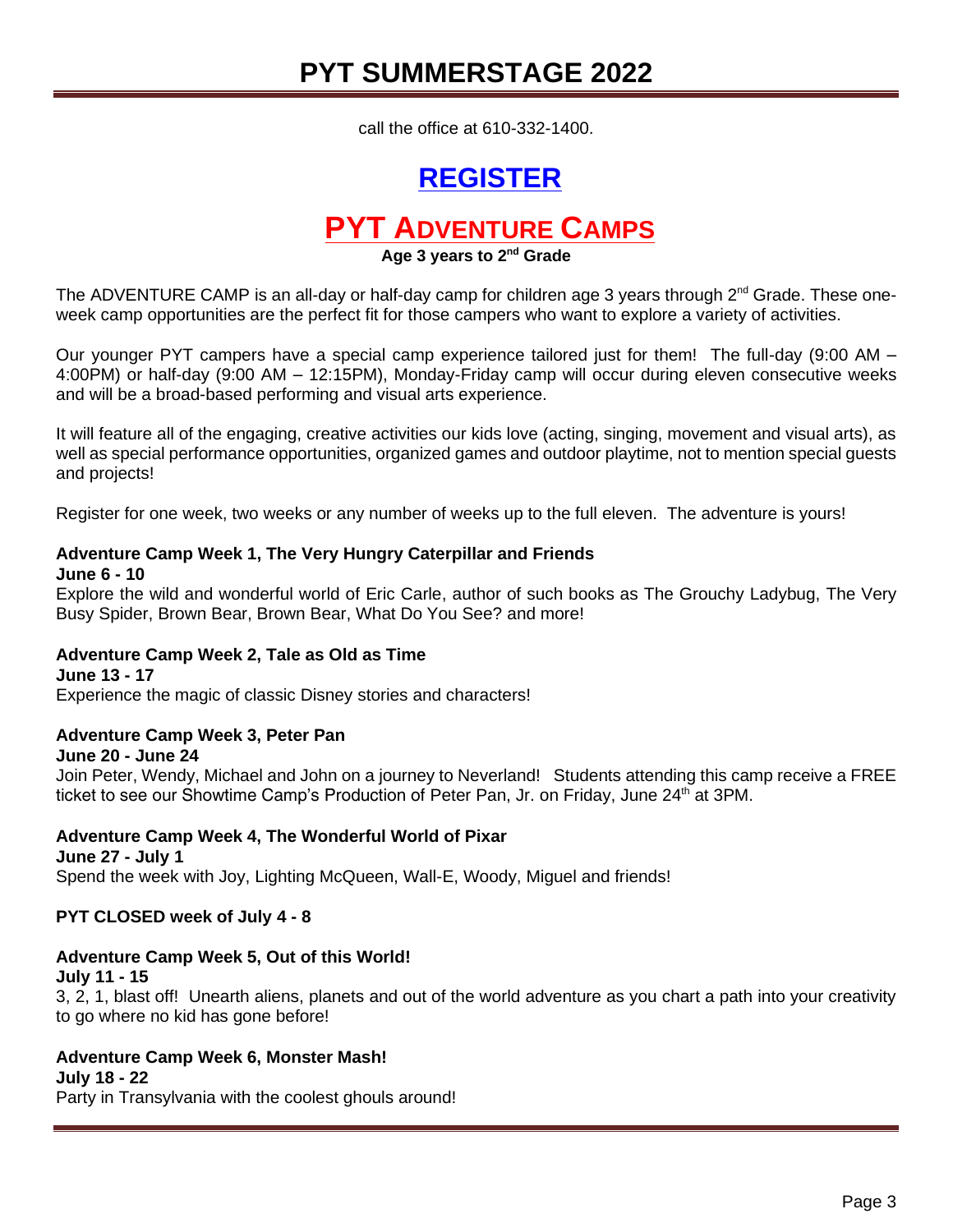# **Adventure Camp Week 7,** *Oliver!*

# **July 25 - July 29**

Consider yourself at home with *Oliver!* Lionel Bart's classic musical based on Charles Dickens' novel, *Oliver Twist*. Students attending this camp receive a FREE ticket to see our Showtime Camp's Production of *Oliver, Jr.*  on Friday, July 29<sup>th</sup> at 3PM.

# **Adventure Camp Week 8,** *Step Right Up!*

#### **August 1 - 5**

Welcome to Cirque du PYT! Fly the trapeze, tame the tigers, clown around and much much more!

# **Adventure Camp Week 9,** *Up, Up and Away*

**Aug. 8 - 12**

Calling all superheroes!!! Discover your superpower and assemble a super squad of heroes to save the world!

# **Adventure Camp Week 10,** *All About Animals!*

#### **Aug. 15 - 19**

Let's celebrate animals far and wide!!! Inspired by *Sing! Zootopia, Secret Life of Pets* and more! PYT mascot, GUS, to make a special appearance!

# **Adventure Camp Week 11,** *Around the World!*

#### **Aug. 22 - 26**

Take a trip around the world to explore and discover the stories, dance, art and culture of other countries.

# **TUITION For ADVENTURE Camps:**

Tuition for ADVENTURE camp is \$298/per week (full-day) or \$149/per week (half-day). A discount will be applied to each additional week of ADVENTURE camp a child enrolls in for a maximum discount of \$50 per week (full-day) or \$25 per week (half-day). Please see below for a discount breakdown:

|          | <b>Full-Day</b> | <b>Half-Day</b> |
|----------|-----------------|-----------------|
| 1 Week   | \$298           | \$149           |
| 2 Weeks  | \$586           | \$293           |
| 3 Weeks  | \$864           | \$432           |
| 4 Weeks  | \$1132          | \$566           |
| 5 Weeks  | \$1390          | \$695           |
| 6 Weeks  | \$1638          | \$819           |
| 7 Weeks  | \$1876          | \$938           |
| 8 Weeks  | \$2104          | \$1052          |
| 9 Weeks  | \$2322          | \$1161          |
| 10 Weeks | \$2530          | \$1265          |
| 11 Weeks | \$2728          | \$1364          |
|          |                 |                 |

# **Before/After Care**

PYT will offer before and after care for our campers. Before Care will run 8:00 AM – 9:00 AM and after care will run 4:00 PM – 6:00 PM. The cost for Before Care, per week, per child, is \$35; the cost for After Care, per week, per child, is \$70. Register for both and save - cost is \$90. Please call 610-332-1400 to learn more or select "before/after care" on your camp registration form.

*For more information on our new summer camps, a schedule, or to be placed on our mailing list, call the office at 610-332-1400.*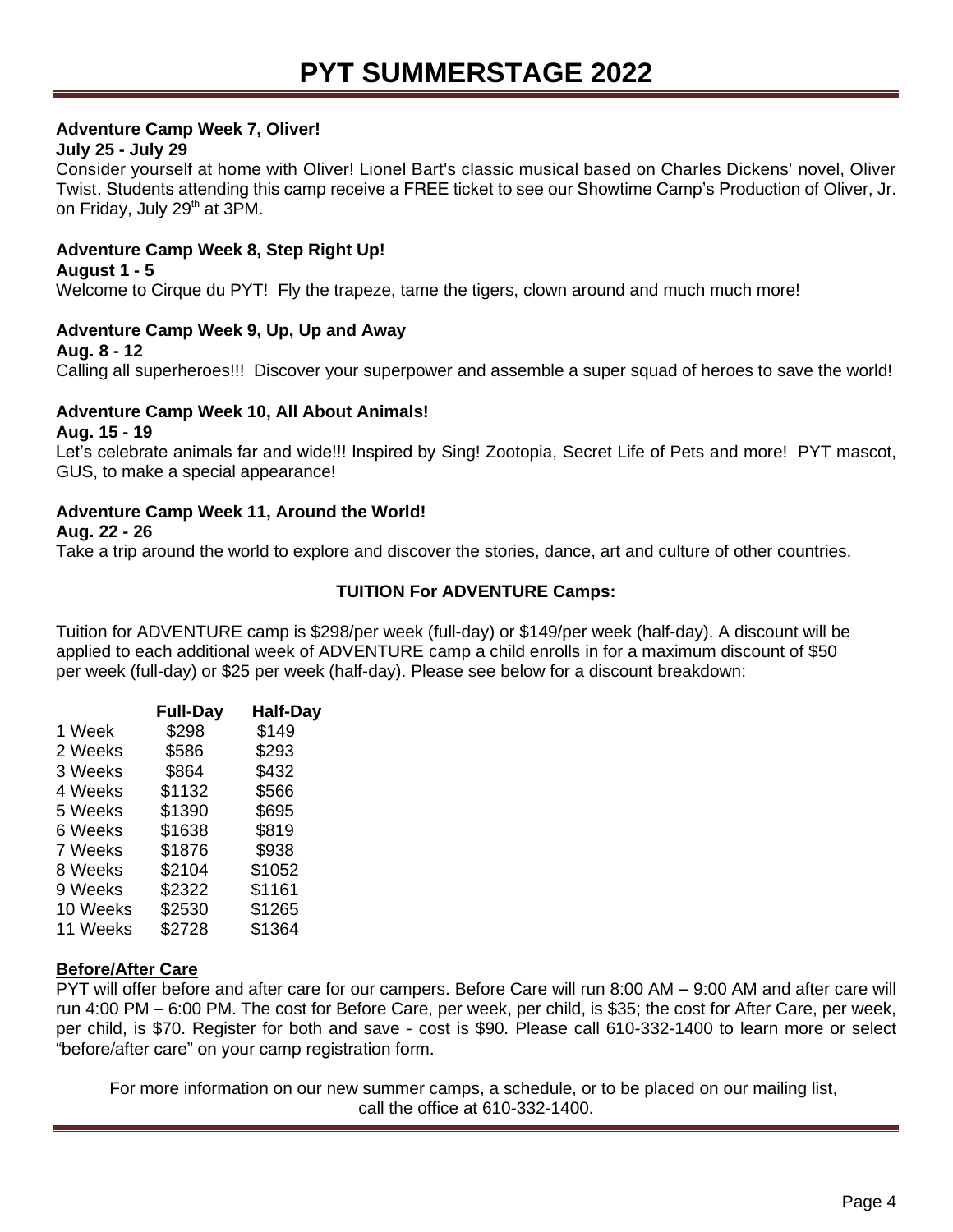# **PYT SUMMERSTAGE 2022**

# **[REGISTER](https://forms.gle/i34FF63EhEpApg538)**

# **VIRTUAL PRIVATE ACTING AND VOICE LESSONS**

# **PRIVATE ACTING INSTRUCTION**

Ages 12-18 or entering Grade 6 by 9/1/2022

Whether looking for new monologues to perfect during this quarantine, starting to prepare for college auditions or wanting a coaching session to hone your acting skills, PYT is happy to offer affordable VIRTUAL Private Acting Lessons.

Depending on your goals, you and your instructor will develop a program that will encourage growth, develop new techniques, and offer constructive feedback.

By appointment only with one of PYT's highly qualified Acting Instructors. Tuition includes SIX lessons that are each 30 or 60 minutes in length with one of PYT's highly qualified instructors. Hour lessons need instructor approval.

# **SIX 30 Minute Lessons: \$248**

# **SIX 1 Hour Lessons: \$390**

ZOOM is required to participate in the lessons. Click to download: <https://zoom.us/>

# **PRIVATE VOICE INSTRUCTION**

Ages 9 - 18

PYT is happy to offer affordable VIRTUAL Private Voice Lessons to our students, ages 9-18. Students will work on how the singing voice is produced, learn breathing techniques, and also how to create tone through a series of practical exercises. Source material includes the classical repertoire, as well as Broadway scores.

By appointment only with one of PYT's highly qualified Vocal Instructors. Tuition includes SIX lessons that are each 30 or 60 minutes in length with one of PYT's highly qualified instructors. Hour lessons need voice instructor approval.

# **SIX 30 Minute Lessons: \$248**

# **SIX 1 Hour Lessons: \$390**

ZOOM is required to participate in the lessons. Click to download: <https://zoom.us/>

Lessons will be scheduled on a first-come, first-served basis. Instructors' schedules are varying, so we will try to accommodate you the best we can based on availability.

PLEASE NOTE: Ages/Grades are NOT NEGOTIABLE.